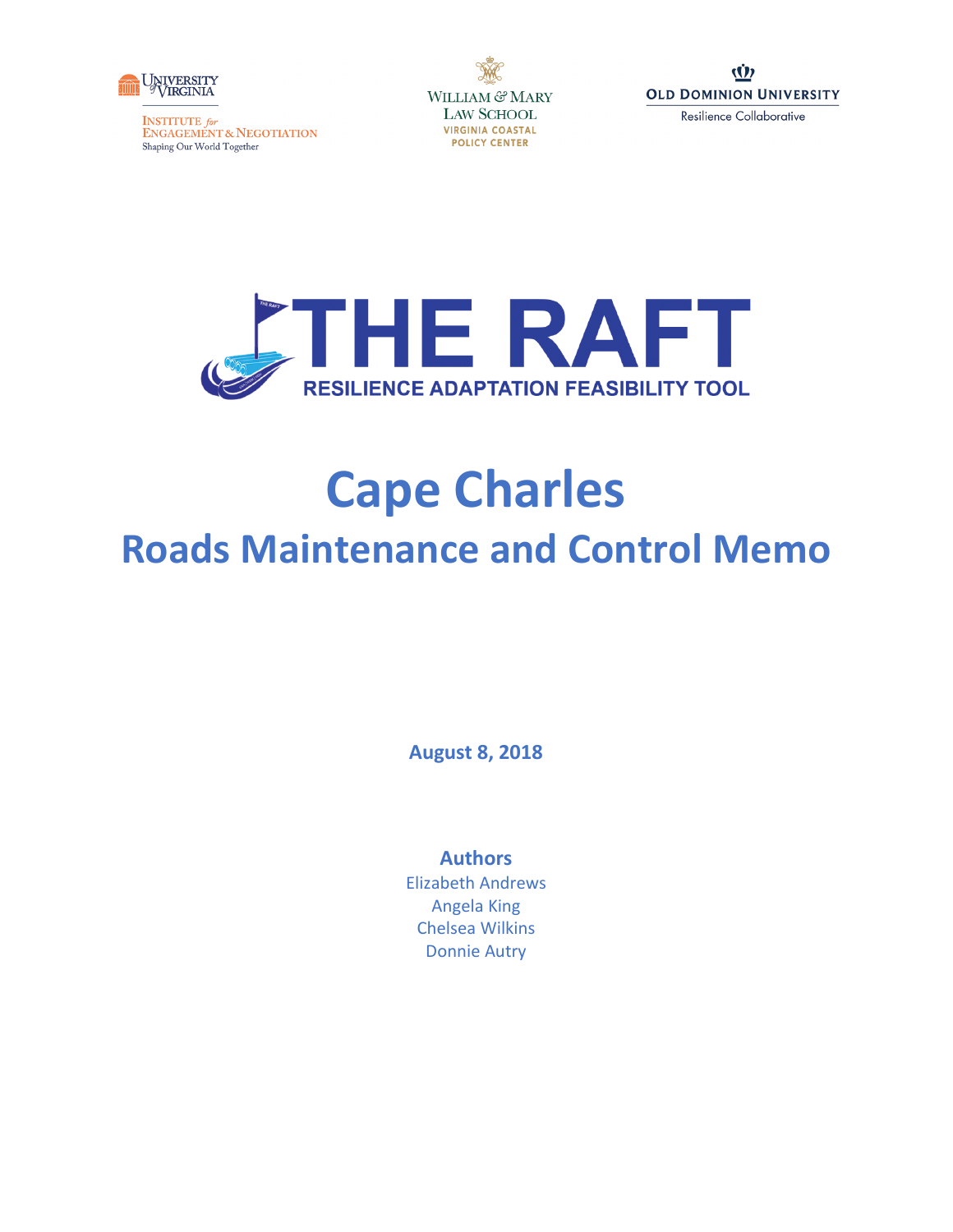

**INSTITUTE** for ENGAGEMENT & NEGOTIATION Shaping Our World Together





# **Thank You to Our Funders**

# This RAFT product was created with funding from:

# National Fish and Wildlife Foundation

Virginia Sea Grant Climate Adaptation and Resilience Program

# We are grateful to these funders for supporting various phases of The RAFT from 2015-Present.

Anonymous Environmental Resilience Institute at the University of Virginia National Fish and Wildlife Foundation National Oceanic and Atmospheric Administration\* School of Architecture at the University of Virginia Virginia Coastal Zone Management Program\* Virginia Environmental Endowment Virginia Sea Grant Climate Adaptation and Resilience Program

# For more information visit The RAFT website: [raft.ien.virginia.edu](http://raft.ien.virginia.edu/)

The views expressed in The RAFT's various products are those of the authors and do not necessarily reflect the views of any of the funders mentioned above.

<sup>\*\*</sup> The RAFT implementation on the Eastern Shore, Task #92.03 was funded, in part, by the Virginia Coastal Zone Management Program at the Department of Environmental Quality through Grant #NA17NOS4190152 of the U.S. Department of Commerce, National Oceanic and Atmospheric Administration, under the Coastal Zone Management Act of 1972, as amended. The views expressed herein are those of the authors and do not necessarily reflect the views of the U.S. Department of Commerce, NOAA, or any of its sub agencies.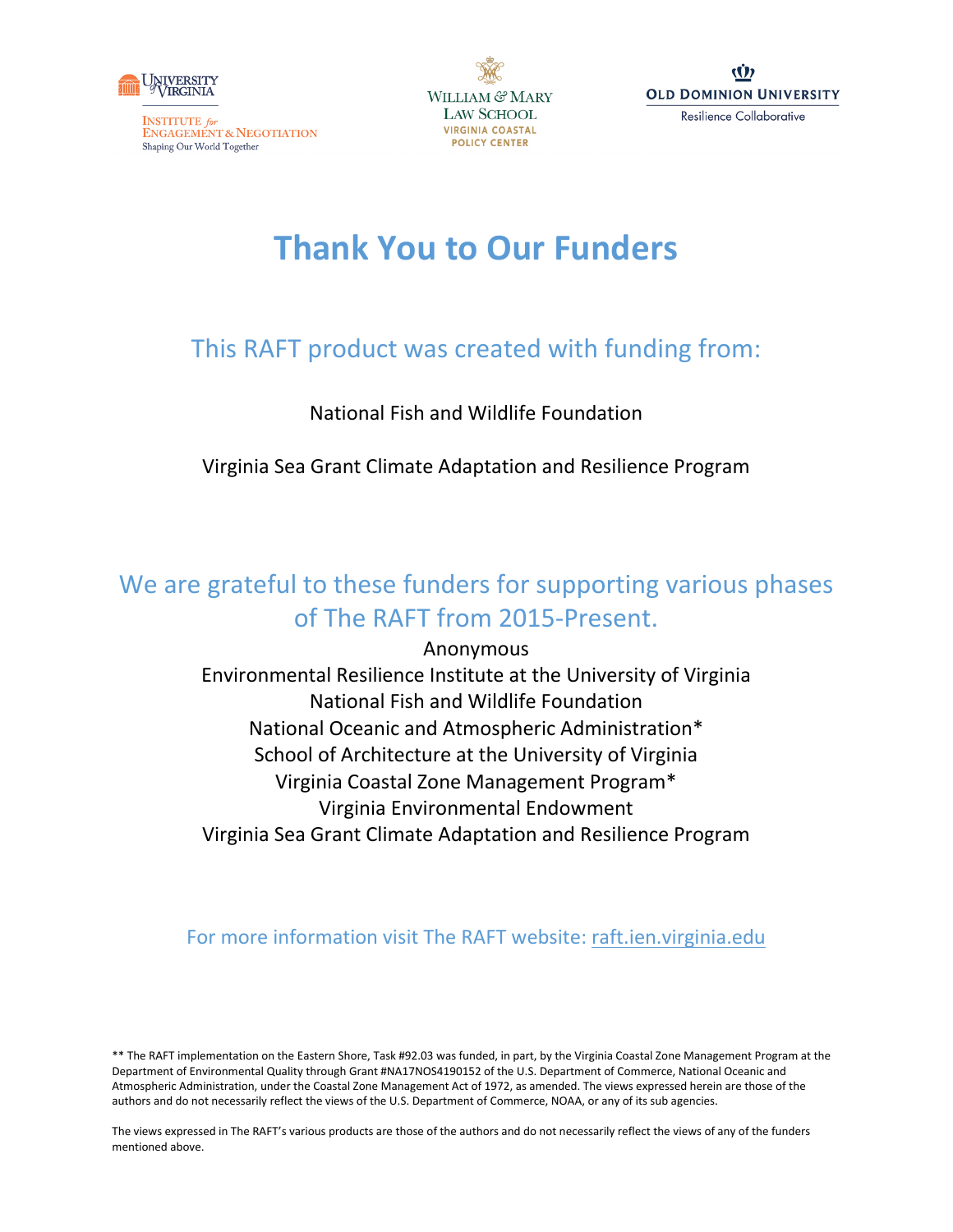## **MEMORANDUM**

| To:      | <b>Flizabeth Andrews</b><br>Director, Virginia Coastal Policy Center (VCPC)                                               |
|----------|---------------------------------------------------------------------------------------------------------------------------|
|          | Angela King<br><b>Assistant Director, VCPC</b>                                                                            |
| From:    | Chelsea Wilkins & Donnie Autry<br>VCPC Practicum II Student & VCPC Summer Research Assistant<br>William & Mary Law School |
| Date:    | August 8, 2018                                                                                                            |
| Subject: | Cape Charles Roads Maintenance and Control                                                                                |

## **Introduction**

As part of the Resilience Adaptation Feasibility Tool (RAFT) project, the Town of Cape Charles asked the Virginia Coastal Policy Center to research the Town's ability to take control over construction and maintenance of the roads within its historic district. Currently, the Virginia Department of Transportation (VDOT) manages all of the Town's roads, under the secondary system of state highways program. This memorandum will provide a brief history of secondary road maintenance in Virginia, identify issues that Cape Charles is facing with respect to road maintenance in its historic district, and explain the legal framework for a town to take over the maintenance of its roads.

### **Secondary Road Maintenance in Virginia**

While the history of road maintenance in Virginia goes back centuries, the changes most relevant to this memorandum began in 1930. By 1930, 386,664 motor vehicles were registered in Virginia, the state highway system included 7,191 miles of road, and taxes on licenses and gasoline provided a source of revenue for the state.<sup>[1](#page-2-0)</sup> However, at the local level, counties faced hardships stemming from the maintenance of larger swaths of local roads, which were poorly constructed and maintained.<sup>[2](#page-2-1)</sup> The Great Depression made it more difficult for rural Virginians to pay their normal property taxes, which had been the main source of income for local road

<span id="page-2-0"></span> <sup>1</sup> *A History of Roads in Virginia: "The Most Convenient Wayes*,*"* VIRGINIA DEPARTMENT OF TRANSPORTATION 1, 31 (2006), [http://www.virginiadot.org/about/resources/historyofrds.pdf.](http://www.virginiadot.org/about/resources/historyofrds.pdf)

<span id="page-2-1"></span> $^{2}$  *Id.*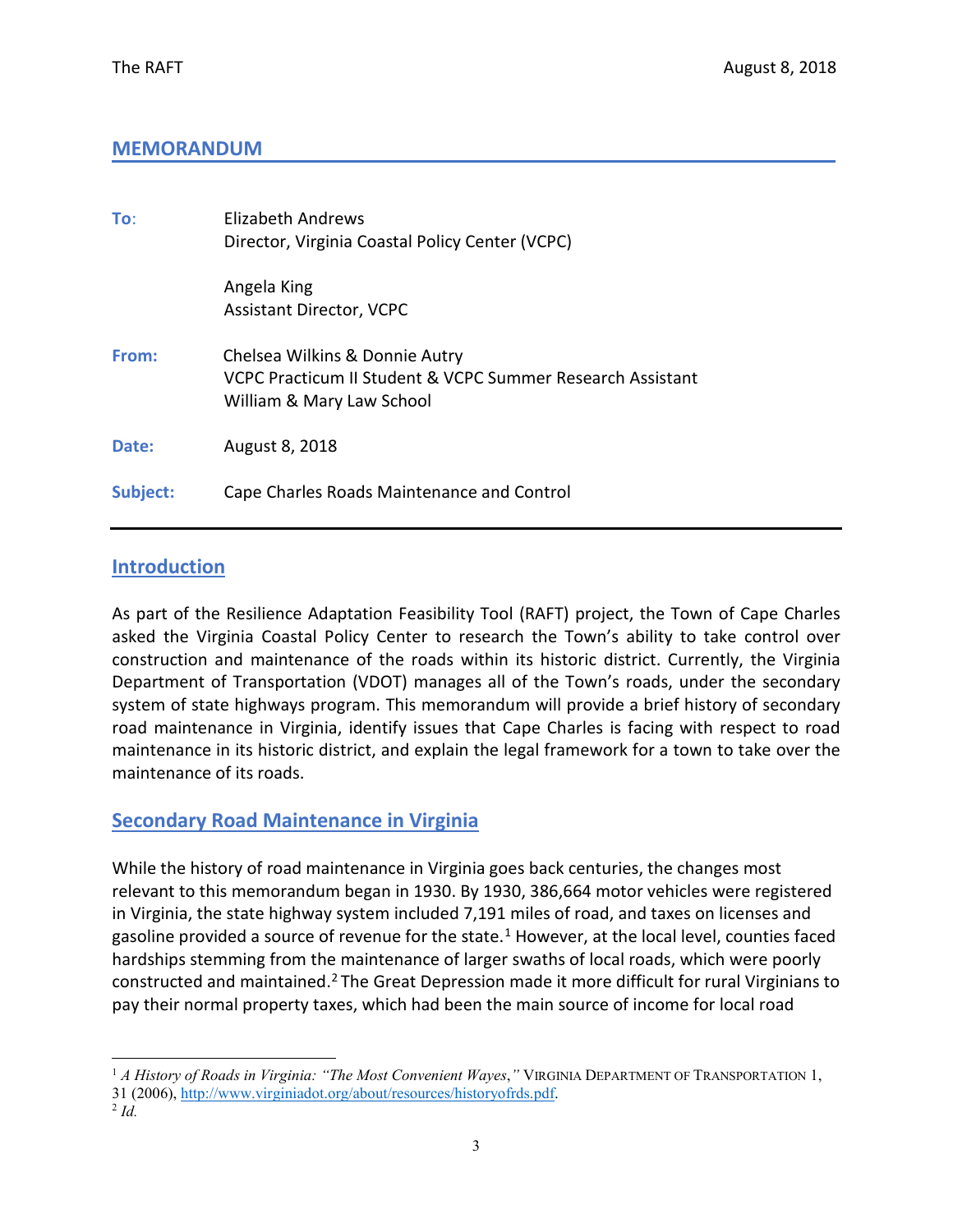construction and maintenance.<sup>[3](#page-3-0)</sup> In 1932, the General Assembly passed "The Byrd Act," which allowed counties to be relieved of the responsibility to construct and maintain their roads.<sup>[4](#page-3-1)</sup> The Byrd Act allowed each county to transfer this responsibility to the Highway Commission. One economist at the time claimed that this would reduce annual taxes by \$2,89[5](#page-3-2),102.<sup>5</sup> The counties of Arlington, Henrico, Nottoway, and Warwick initially chose to retain their local authority and responsibility. Nottoway eventually reversed this decision, and Warwick became a city that eventually merged to form Newport News.<sup>[6](#page-3-3)</sup> The counties of Henrico and Arlington operate and maintain their own roads to this day.<sup>[7](#page-3-4)</sup> When the state created a secondary system, the main roads for which the state had been responsible became known as the "primary highway system.["8](#page-3-5) Over time, with Virginia becoming increasingly urbanized, it became clear that localities had different goals in mind, calling into question "whether complete state responsibility for secondary roads is optimal."[9](#page-3-6) These questions still persist today.

According to Virginia Code, towns with a population greater than 3,500; a list of towns under former Virginia Code § 33.1-80; the Towns of Altavista, Lebanon, and Wise; and cities regardless of their population are required to maintain their own roadway system.<sup>[10](#page-3-7)</sup> Based on communications with local staff in these three towns and VDOT staff within those regions, all three towns have populations which fluctuate around 3,500 and worked with their state representatives to put forth legislation adding their towns to the code language. $^{11}$ 

Cities, towns with populations over 3,500, certain towns listed under a previous state code provision, and the three towns noted above receive a fixed allocation of state funding to build and maintain their own roads;<sup>[12](#page-3-9)</sup> while counties rely on VDOT for road construction and maintenance.<sup>[13](#page-3-10)</sup> Counties (besides the two noted exceptions) must compete with other counties (and other VDOT priorities) for this funding.<sup>[14](#page-3-11)</sup> For the counties that opt out of state maintenance, VDOT does pay them a certain amount per lane mile to help them maintain their system.<sup>15</sup>

The Code of Virginia states:

"The control, supervision, management, and jurisdiction over the secondary state highway system shall be vested in the Department, and the maintenance and

<span id="page-3-1"></span><span id="page-3-0"></span><sup>&</sup>lt;sup>3</sup> *Id.* 4 1932 Va. Acts, Chapter 415.

<span id="page-3-2"></span><sup>&</sup>lt;sup>5</sup> *A History of Roads in Virginia*, *supra* note 1, at 33.

<span id="page-3-3"></span><sup>6</sup> *Id.*

<span id="page-3-4"></span> $^7$  *Id.* 

<span id="page-3-5"></span><sup>8</sup> *Id.*

<span id="page-3-6"></span><sup>9</sup> Amy A. O'Leary, *Beyond the Byrd Road Act: VDOT'S Relationship with Virginia's Urban Counties*, VIRGINIA TRANSPORTATION RESEARCH COUNCIL (1998), p. iii.

<span id="page-3-7"></span><sup>10</sup> VA. CODE ANN. § 33.2-319(A) (2017).

<span id="page-3-8"></span><sup>&</sup>lt;sup>11</sup> Emails and phone communications with local staff and VDOT regional staff (July & August 2018) (emails on file with author).

<span id="page-3-9"></span><sup>12</sup> VA. CODE ANN. § 33.2-319.

<span id="page-3-10"></span><sup>13</sup> VA. CODE ANN. § 33.2-326(A) (2014).

<span id="page-3-11"></span><sup>14</sup> VA. CODE ANN. § 33.2-358 (2015).

<span id="page-3-12"></span><sup>15</sup> VA. CODE ANN. § 33.2-366 (2015).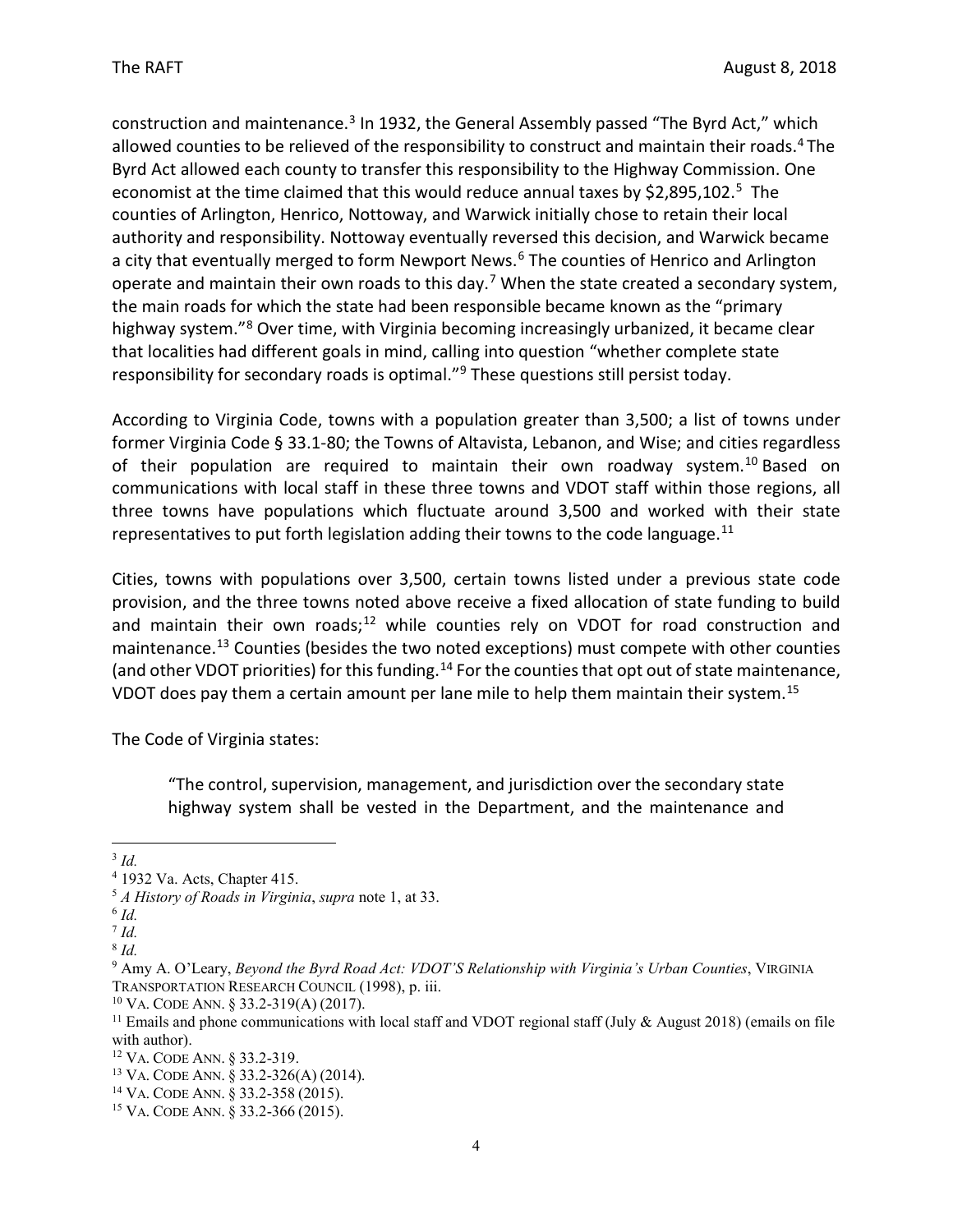improvement, including construction and reconstruction, of such secondary state highway system shall be by the Commonwealth under the supervision of the Commissioner of Highways. The boards of supervisors or other governing bodies of the counties shall have no control, supervision, management, or jurisdiction over such public highways, causeways, bridges, landings, and wharves constituting the secondary state highway system. Except as otherwise provided in this article, the Board shall be vested with the same powers, control, and jurisdiction over the secondary state highway system in the counties and towns of the Commonwealth, and such additions as may be made, as were vested in the boards of supervisors or other governing bodies of the counties on June 21, 1932, and in addition thereto shall be vested with the same power, authority, and control as to the secondary state highway system as is vested in the Board in connection with the primary state highway system."[16](#page-4-0) 

In 2001, the General Assembly adopted what is known as the "Devolution Statute."<sup>[17](#page-4-1)</sup> The statute allows a county, through a resolution from its board of supervisors, to request authority from the Commissioner of Highways to resume responsibility for all or any portion of secondary roads within the county's jurisdiction. The resulting agreement between the Commissioner of Highways and the county's board of supervisors specifies the equipment, facilities, personnel, and funding that will be provided to the county in order to implement such agreement's provisions. [18](#page-4-2)

## **Road Maintenance in Cape Charles**

Cape Charles is a town located within Northampton County on the Eastern Shore of Virginia, with an estimated population of 972 people.<sup>[19](#page-4-3)</sup> The historic district of Cape Charles, which is mostly residential, experiences flooding related to inadequate stormwater drainage along its roads.<sup>[20](#page-4-4)</sup> All stormwater management systems are in the VDOT right-of-way, and VDOT owns all streets and the majority of sidewalk rights-of-way in the Town.<sup>[21](#page-4-5)</sup> Within this fairly densely populated historic district, street curb drainage leads to several collections of low-points.<sup>[22](#page-4-6)</sup> High-valued homes along the beachfront corridor, on Bay Avenue, are subject to significant street flooding.<sup>[23](#page-4-7)</sup> The streets do not have signs to warn of potential flooding and, being a historic district, zoning restrictions prohibit the raising or relocation of structures. Recently, new stormwater outfall piping was installed, which should help speed up the drainage rate for most of the historic

<span id="page-4-0"></span> <sup>16</sup> VA. CODE ANN. § 33.2-326.

<span id="page-4-1"></span><sup>17</sup> VA. CODE ANN. § 33.2-342 (2014); *Devolution of the Secondary System*, VIRGINIA DEPARTMENT OF TRANSPORTATION, [http://www.virginiadot.org/business/lad\\_devolution.asp](http://www.virginiadot.org/business/lad_devolution.asp) (last visited Apr. 8, 2018). <sup>18</sup> VA. CODE ANN. § 33.2-342.

<span id="page-4-3"></span><span id="page-4-2"></span><sup>&</sup>lt;sup>19</sup> *Population*, CAPE CHARLES,<http://www.capecharles.org/pview.aspx?id=10040&catid=607> (last visited Apr. 3, 2018).

<sup>&</sup>lt;sup>20</sup> E-mail from Larry DiRe, Town Planner, Cape Charles, to author (Mar. 14, 2018) (on file with author).

<span id="page-4-6"></span><span id="page-4-5"></span><span id="page-4-4"></span><sup>21</sup> *Id*.

<sup>22</sup> *Id.*

<span id="page-4-7"></span><sup>23</sup> *Id.*